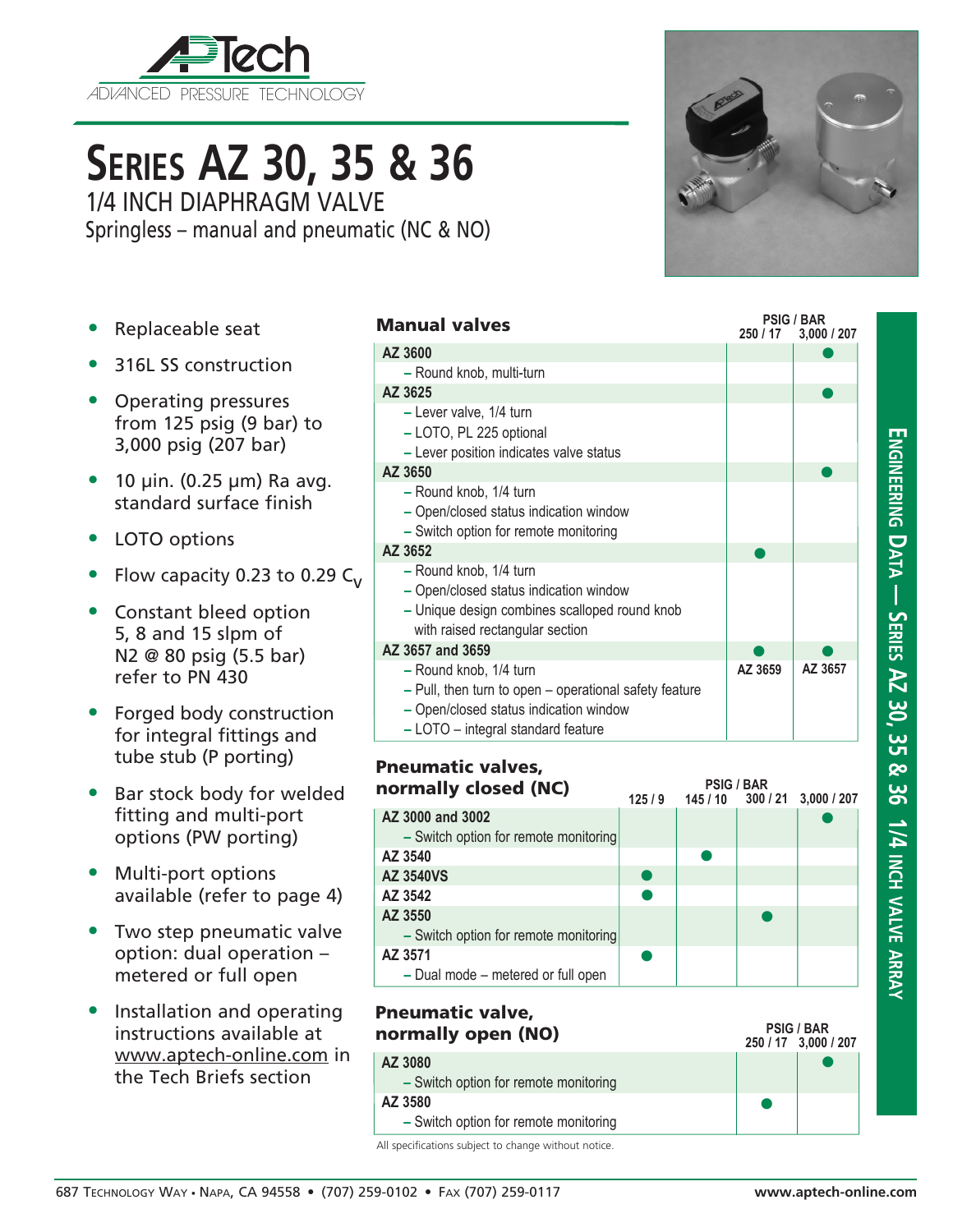### $H$  **igh purity ~ High value**

#### Engineering Data — Manual valves

| Operating pressure       | AZ 3652, 3659<br>AZ 3600, 3625, 3650, 3657 | Vacuum to 250 psig (17 bar)<br>Vacuum to $3,000$ psig (207 bar) |
|--------------------------|--------------------------------------------|-----------------------------------------------------------------|
| Flow coefficient $(C_v)$ | AZ 3600, 3625, 3650, 3652<br>AZ 3657, 3659 | $0.29$ (X <sub>T</sub> = 0.6)                                   |

#### Engineering Data — Pneumatic valves

| Operating pressure       | AZ 3540VS, 3542, 3571<br>AZ 3540<br>AZ 3580<br>AZ 3550<br>AZ 3000, 3002, 3080 | Vacuum to 125 psig (9 bar)<br>Vacuum to 145 psig (10 bar)<br>Vacuum to 250 psig (17 bar)<br>Vacuum to 300 psig (21 bar)<br>Vacuum to 3,000 psig (207 bar) |
|--------------------------|-------------------------------------------------------------------------------|-----------------------------------------------------------------------------------------------------------------------------------------------------------|
| Flow coefficient $(C_v)$ | AZ 3000, 3080<br>AZ 3002<br>AZ 3540, 3542, 3550, 3571,<br>AZ 3580             | $0.23$ (X <sub>T</sub> = 0.5)<br>$0.28$ (X <sub>T</sub> = 0.5)<br>$0.29$ (X <sub>T</sub> = 0.6)                                                           |
| <b>Status</b>            | AZ 3000, 3002, 3540, 3542<br>AZ 3550, 3571<br>AZ 3080, 3580                   | Normally closed (NC)<br>Normally closed (NC)<br>Normally open (NO)                                                                                        |
| Actuation pressure       | AZ 3000, 3002, 3540, 3550<br>AZ 3080, 3571, 3580<br>AZ 3542                   | 70 to 110 psig (5 to 8 bar)<br>70 to 110 psig (5 to 8 bar)<br>60 to 110 psig (4 to 8 bar)                                                                 |
| Actuation port           | AZ 3000, 3002, 3080, 3540,<br>AZ 3580<br>AZ 3542<br>AZ 3550, 3571             | 1/8 NPT, top port<br>M5 top port<br>M5 side port                                                                                                          |

#### Engineering Data — Other parameters all valves

| Inlet and outlet connectors | 1/4 and 3/8 inch face seal or tube weld        |
|-----------------------------|------------------------------------------------|
| Internal volume             | $0.06$ in <sup>3</sup> (1.07 cm <sup>3</sup> ) |
| Operating temperature       | -40° to +160° F (-40° to 71° C)*               |
| Surface finish              | 10 µin Ra                                      |
| Proof pressure              | 150% of operating pressures                    |
| Burst pressure              | 300% of operating pressures                    |
| Inboard leakage             | $2 \times 10^{-10}$ sccs                       |
| Outboard leakage            | $2 \times 10-9$ sccs He                        |
| Leakage across seat         | $1 \times 10^{-9}$ sccs He                     |

#### Engineering Data — Wetted materials all valves

| Body      | SS 316L**                      |
|-----------|--------------------------------|
| Finish    | Electropolished and passivated |
| Diaphragm | Ni-Co alloy / UNS R30003       |
| Seat      | PCTFE (Polyimide optional)     |

#### AZ 3571 – Metered flow range tolerance at 80 psig  $N_2$  inlet, 0 psig outlet

| 10 to 20 slpm                  | $+/- 6$ slpm  |
|--------------------------------|---------------|
| 21 to 50 slpm                  | $+/- 10$ slpm |
| 51 to 100 slpm                 | $+/- 15$ slpm |
| 101 to 200 slpm                | $+/- 20$ slpm |
| 201 to 350 slpm (AZ 3571 only) | $+/- 25$ slpm |

\*\*Sulfur content varies from forged to bar stock body. Refer to product note PN414 for use of single melt SS.\*

\*VS option 14º to 194ºF (-10º to + 90ºC). All specifications subject to change without notice.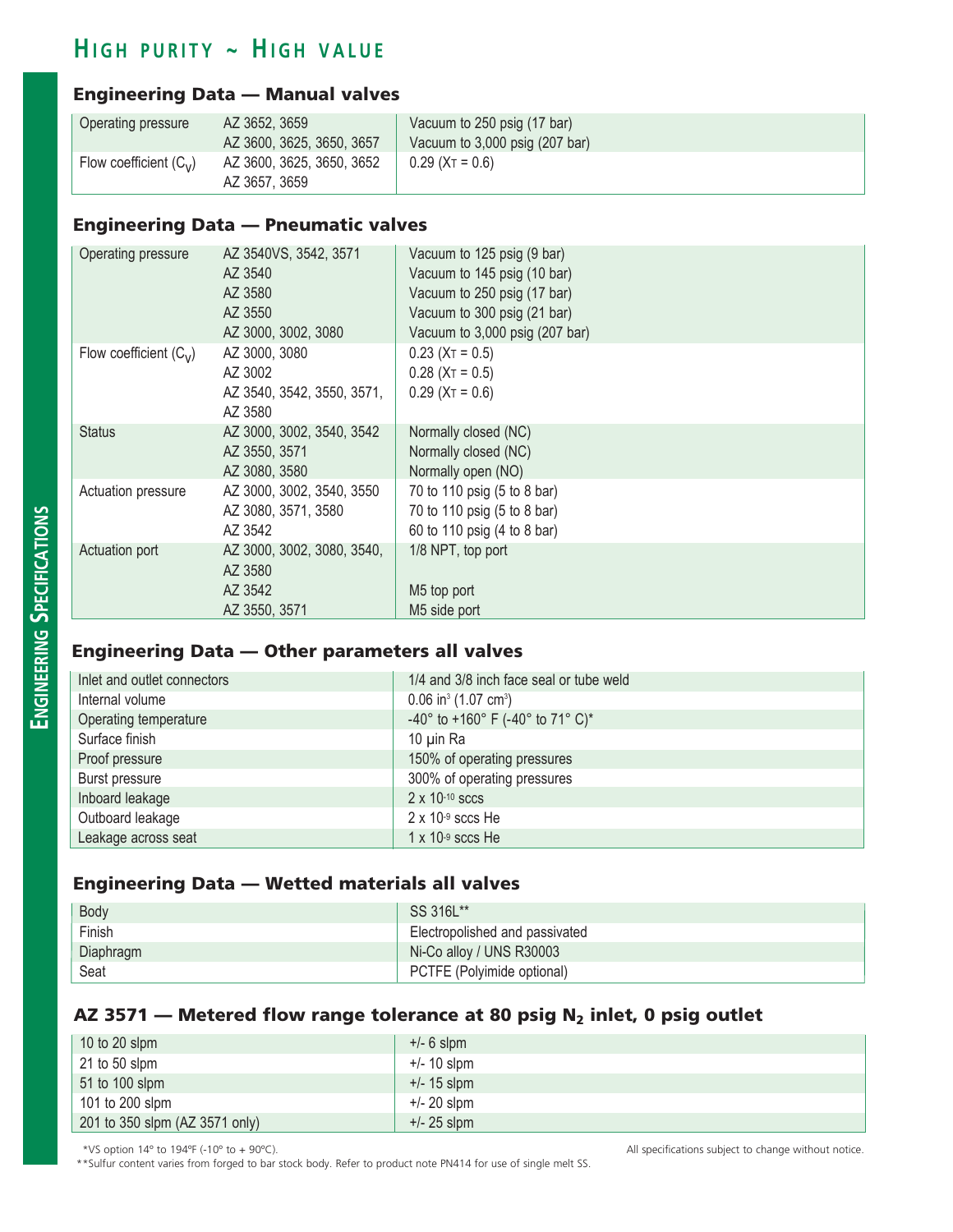

| <b>VALVE</b> | D     |      | Н       |     |  |
|--------------|-------|------|---------|-----|--|
|              | inch  | mm   | inch    | mm  |  |
| AZ3000       | ø1.98 | 50.3 | $-4.10$ | 104 |  |
| AZ3002       | ø1.98 | 50.3 | $-4.10$ | 104 |  |
| AZ3080       | ø1.98 | 50.3 | $-4.89$ | 124 |  |
| AZ3540       | ø1.46 | 37.1 | $-3.49$ | 89  |  |
| AZ3542       | ø1.57 | 40.0 | $-2.24$ | 57  |  |
| AZ3550       | ø1.37 | 34.8 | $-3.28$ | 83  |  |
| AZ3571       | ø1.72 | 43.7 | ~2.63   | 92  |  |
| AZ3580       | ø1.46 | 37.1 | $-3.17$ | 81  |  |
| AZ3600       | ø2.12 | 53.8 | $-3.00$ | 76  |  |
| AZ3625       | 2.04  | 51.8 | $-2.94$ | 75  |  |
| AZ3650       | ø1.87 | 47.5 | $-3.02$ | 77  |  |
| AZ3652       | ø1.50 | 38.0 | $-2.17$ | 55  |  |
| AZ3657       | ø1.87 | 47.5 | $-3.60$ | 91  |  |
| AZ3659       | ø1.30 | 33.0 | $-3.13$ | 80  |  |

- Forged body only available in 2P porting with same type fittings inlet and outlet.
- Bar stock body, PW porting, has welded fittings in any combination of available type and size.
- P porting denotes forged body or bar stock body with integrally machined fittings. PW porting denotes welded fittings.
- Height of the valve (H) is an approximate value.

All dimensions in inches (mm). Metric dimensions are for reference only. All specifications subject to change without notice. All manual valves are shown in open position. Sulfur content varies from forged to bar stock body.

| <b>PORTNG</b><br><b>BODY TYPE</b> |           | <b>CONNECTION</b> | Α       |      | B     |      |      |      |
|-----------------------------------|-----------|-------------------|---------|------|-------|------|------|------|
|                                   |           |                   | inch    | mm   | inch  | mm   | inch | mm   |
| <b>FORGED</b>                     | P         | MV4xMV4 (Fixed)   | N/A     | N/A  | 1.140 | 29.0 | 0.44 | 11.2 |
| P                                 |           | TW4xTW4           | N/A     | N/A  | 0.875 | 22.2 | 0.44 | 11.2 |
|                                   | <b>PW</b> | TW4               | 1.12 SQ | 28.4 | .060  | 26.9 | 0.44 | 11.2 |
| <b>BAR STOCK</b>                  | <b>PW</b> | FV4, MV4 (Fixed)  | 1.12 SQ | 28.4 | 1.390 | 35.3 | 0.44 | 11.2 |
|                                   | PW        | FV6, MV6          | 1.12 SQ | 28.4 | 1.930 | 49.0 | 0.44 | 11.2 |
|                                   | PW        | TW <sub>6</sub>   | 1.12 SQ | 28.4 | 1.325 | 33.7 | 0.44 | 11.2 |